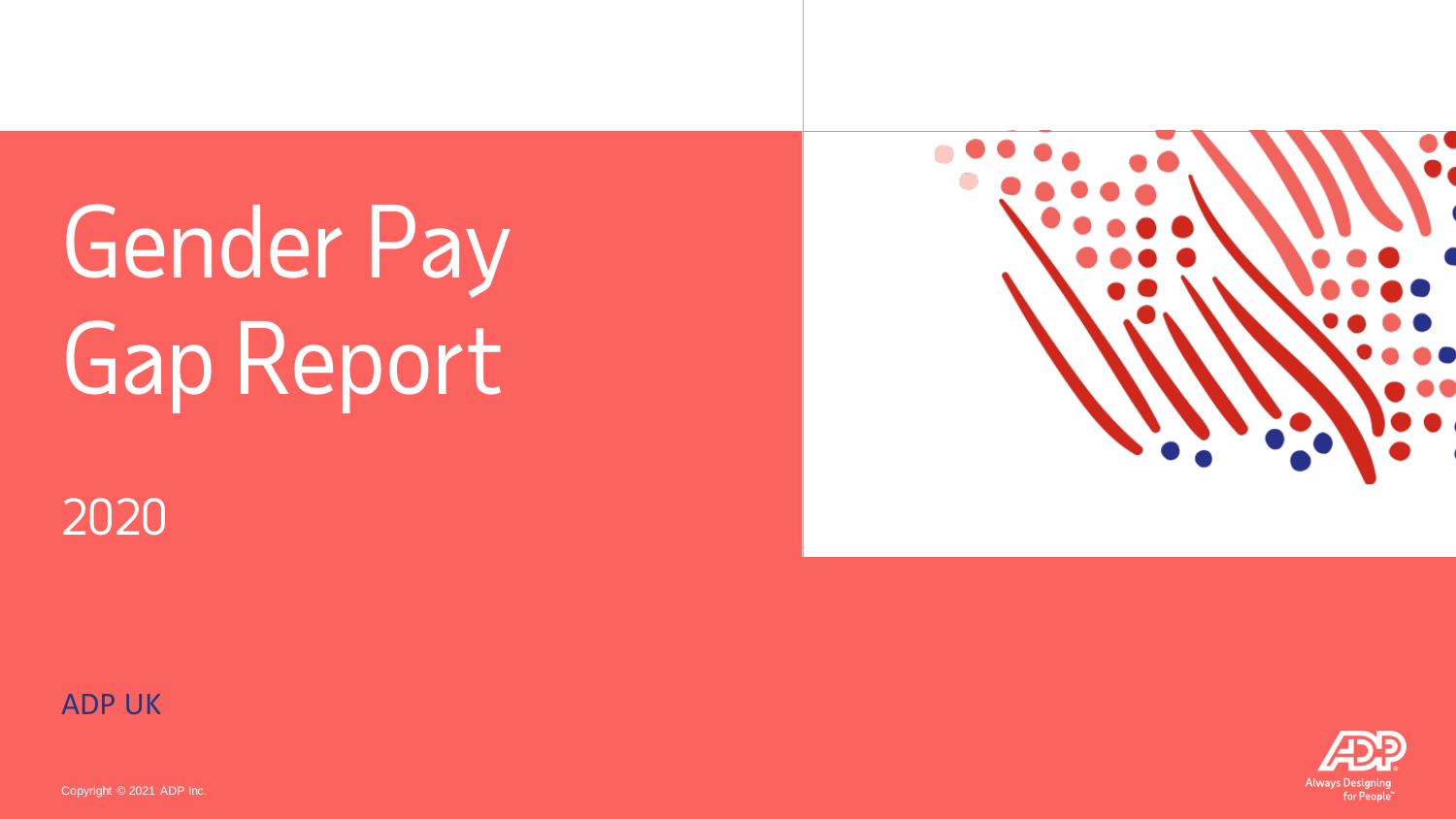### 2020 Gender Pay Gap Results



Our median pay gap reduced by 5.7% and the mean pay gap reduced by 6.2%. A significant factor in the reductions in both the median and mean pay gaps was a one off payment of £808.34 to all employees made in April 2020. This was made to support employees at the start of the Covid pandemic. Without this payment, our median pay gap would have reduced by 0.4% and our mean pay gap by 2.0%. Our bonus median gap increased slightly by 0.4% and the bonus mean gap reduced by 1.6% compared to 2019. We recognise that our gender pay gap results are largely driven by the higher proportion of male employees in sales, technology and senior executive roles. ADP is focused on improving female representation in these areas. We firmly believe that these gaps do not indicate pay inequity between male and female employees.

#### **Jeff Phipps, UK General Manager**

Given the challenges of the last year I am pleased that at ADP we have continued to make progress on closing the gender pay gap. In the interests of transparency some of that progress was as a result of special COVID payments made globally to our associates. Making those payments reflects ADP's values and concern for the well-being of our associates. Our commitment to addressing the gender pay gap is also a reflection of the importance we attach to diversity and inclusion in order that ADP reflects the society in which we operate and serve. Through business resource groups formed from our associates the interests of those diverse groups are represented and provide an invaluable source of innovation, inspiration and education to people such as myself. Across the organisation we are making good progress in increasing the proportion of women in executive positions and are working to do the same in roles in sales and technology. I believe that ADP should not solve the challenge simply by hiring from other companies but by developing and creating career paths for our associates into these roles and we would welcome improvements to the apprenticeship levy to help accelerate this. Finally, we regularly and carefully assess the engagement of our associates and that tells us that women at ADP feel the company and its culture respects them, treats them fairly and provides them with career opportunities. As required by the regulation, I confirm the data reported is accurate.

Jeff Phipps

Copyright © 2021 ADP Inc.

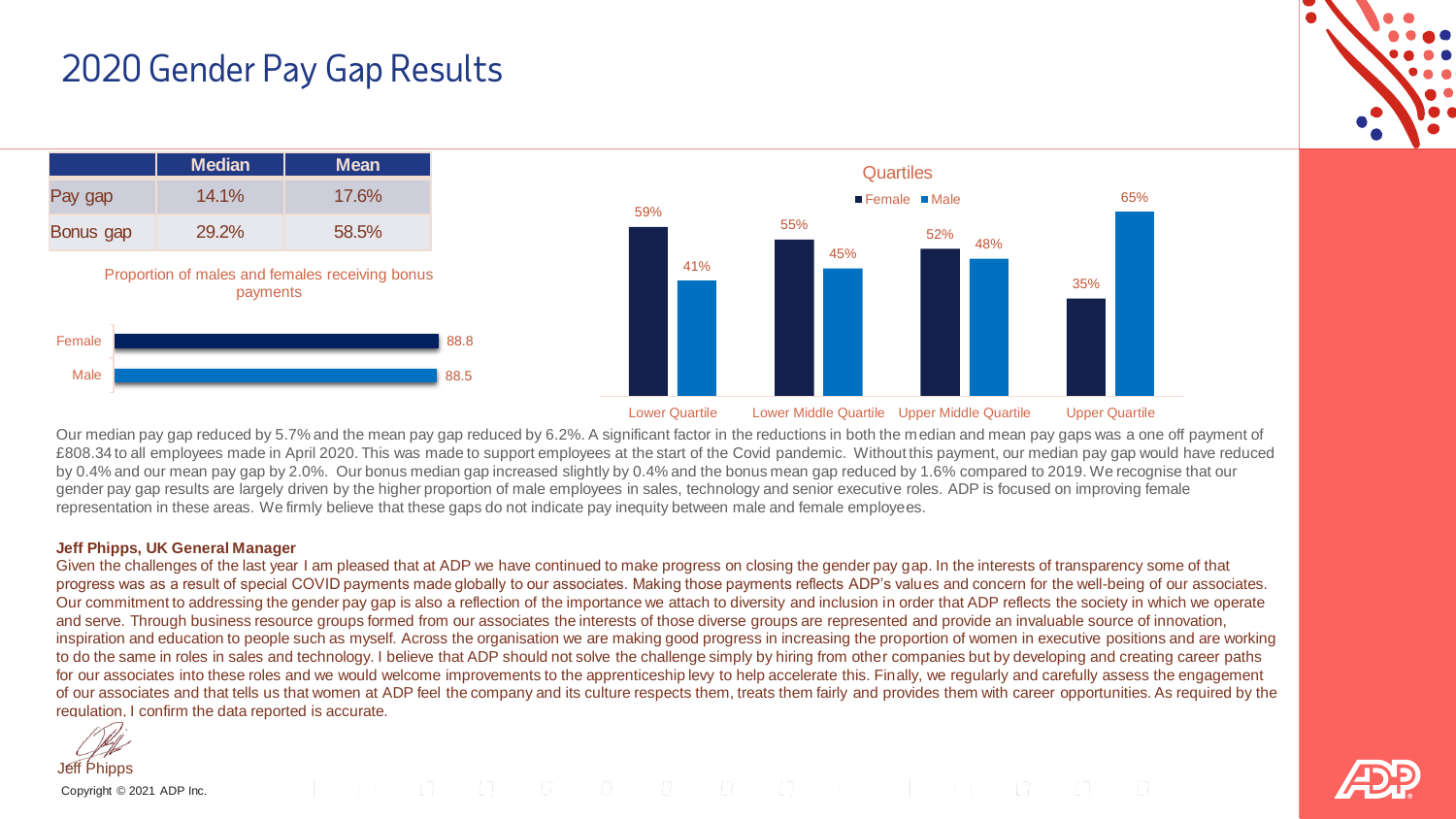# Key Metrics



Job Family by Gender

#### Job level by Gender





- The overall gender split across ADP remains even.
- We have more females in managerial positions compared to previous years.
- We are committed to building strong female talent pipelines in sales, technology and leadership roles.